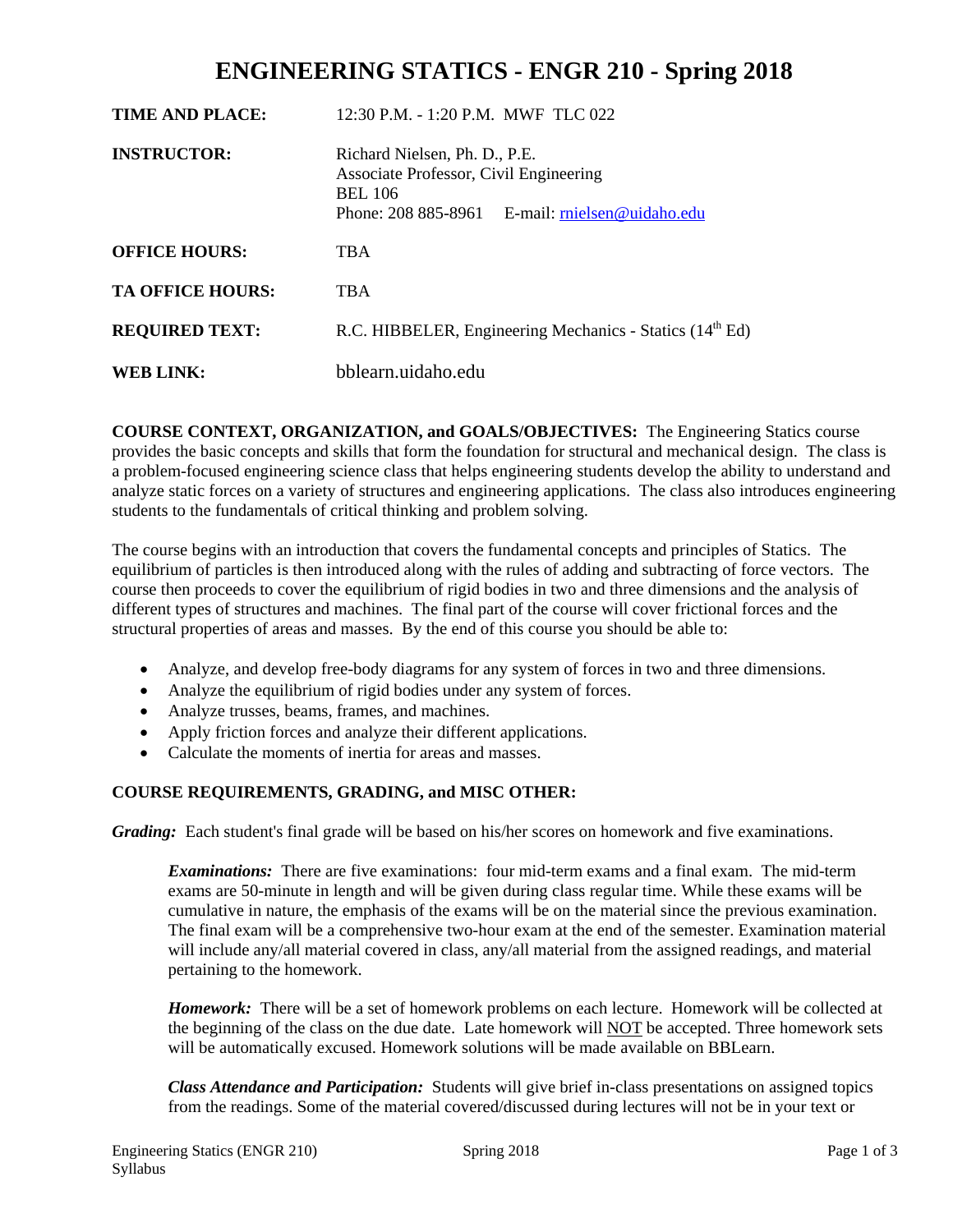readings, although you will be responsible for it whether you choose to come to class or not. **Class attendance and participation should be one of your higher priorities this term**.

#### **GRADE SUMMARY, PENALTIES, AND CHANGES:**

- 15% Exam 1
- 15% Exam 2
- 15% Exam 3
- 15% Exam 4
- 10% Homework
- 5% Class Participation<br>25% Final Exam
- Final Exam
- The penalty for cheating is failure of the course.
- Penalty for missing an exam without prior approval 0.0.

See: http://www.uidaho.edu/student-affairs/dean-of-students/student-conduct/academic-integrity

#### **GRADING SCALE:**

 $90\% \leq A$  $80\% \leq B < 90\%$  $70\% \leq C < 80\%$  $60\% \le D < 70\%$  $F < 60\%$ 

#### **Disability Support Services Reasonable Accommodations Statement:**

Reasonable accommodations are available for students who have documented temporary or permanent disabilities. All accommodations must be approved through Disability Support Services, located in the Idaho Commons Building, Room 306, in order to notify your instructor(s) as soon as possible regarding accommodation(s) needed for the course. Contact DSS at 208-885-6307, email dss@uidaho.edu, or www.uidaho.edu/dss